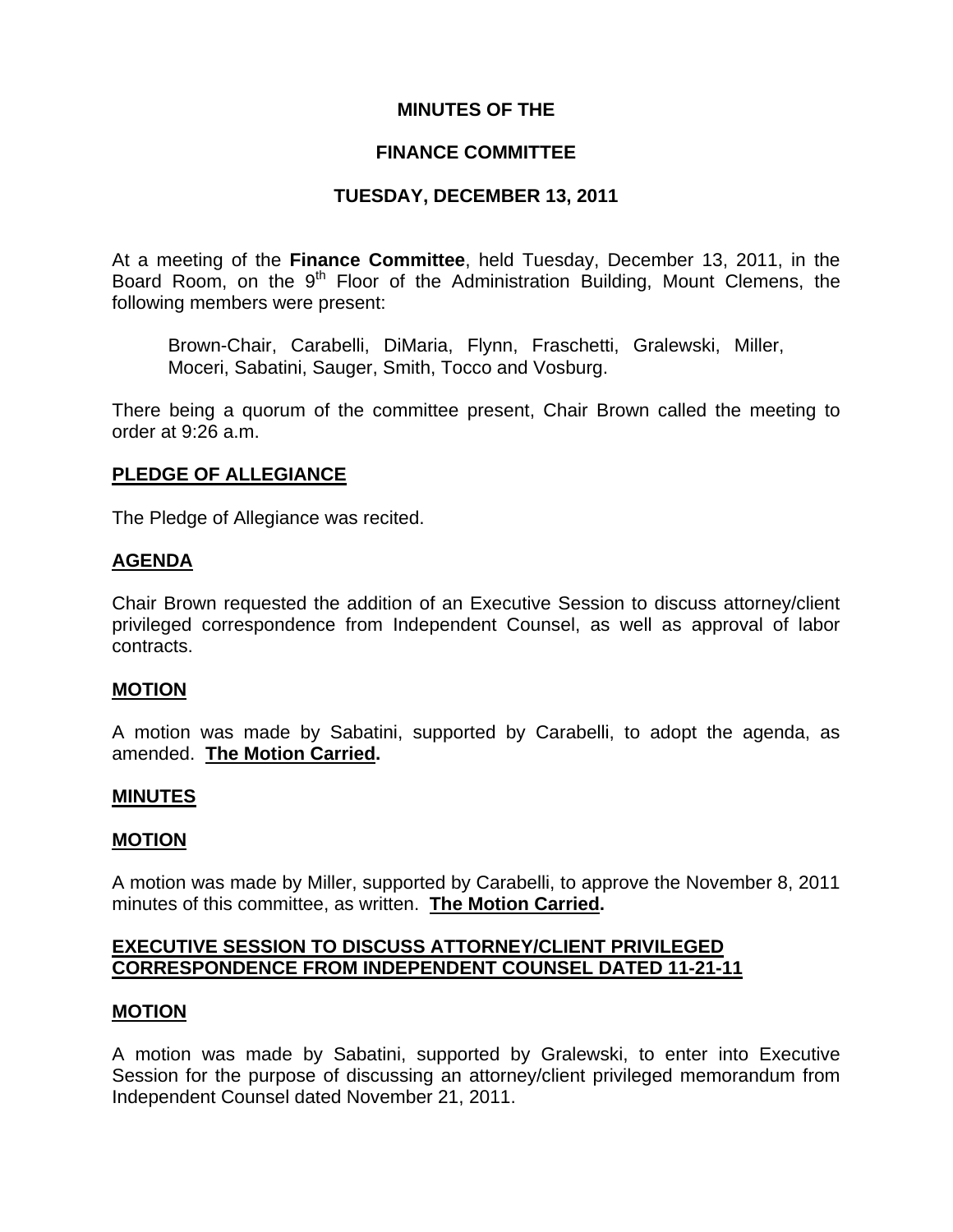A roll call vote was taken as follows:

Voting Yes were Carabelli, DiMaria, Flynn, Fraschetti, Gralewski, Moceri, Sabatini, Sauger, Smith, Tocco, Vosburg, Miller and Brown. There were 13 "Yes" votes.

### **The Motion Carried.**

In accordance with the motion, committee entered Executive Session at 9:28 a.m., with it concluding at 10:17 a.m.

## **EXECUTIVE SESSION TO DISCUSS LABOR NEGOTIATIONS**

### **MOTION**

A motion was made by DiMaria, supported by Carabelli, to enter into Executive Session for the purpose of discussing labor negotiations. **The Motion Carried.** 

In accordance with the motion, committee entered Executive Session at 10:20 a.m., with it concluding at 10:41 a.m.

## **APPROVE RATIFICATION OF COLLECTIVE BARGAINING AGREEMENTS**

#### **COMMITTEE RECOMMENDATION – MOTION**

A MOTION WAS MADE BY CARABELLI, SUPPORTED BY SAUGER, TO RECOMMEND THAT THE BOARD OF COMMISSIONERS, ON BEHALF OF THE MACOMB COUNTY EXECUTIVE AND THE HUMAN RESOURCES AND LABOR RELATIONS DEPARTMENT, RATIFY THE COLLECTIVE BARGAINING AGREEMENTS FOR THE PERIOD JANUARY 1, 2012 TO DECEMBER 31, 2013, AS TENTATIVELY AGREED TO AND RATIFIED BY THE MEMBERSHIP OF THE FOLLOWING BARGAINING GROUPS: AFSCME LOCAL 411, UAW LOCAL 412 - UNITS 39, 46, 49, 75 AND 95, UAW LOCAL 889, TPOAM (SENIOR SERVICES), TPOAM (JUVENILE COURT AND JUVENILE JUSTICE CENTER) AND TEAMSTERS LOCAL 214 (CIRCUIT COURT/FRIEND OF THE COURT); FURTHER, A COPY OF THIS BOARD OF COMMISSIONERS' ACTION IS DIRECTED TO BE DELIVERED FORTHWITH TO THE OFFICE OF THE COUNTY EXECUTIVE. **THE MOTION CARRIED.** 

#### **QUARTERLY REPORT FROM MARTHA T. BERRY**

#### **MOTION**

A motion was made by DiMaria, supported by Moceri, to receive and file the Third Quarter Financial Report for Martha T. Berry. **The Motion Carried.**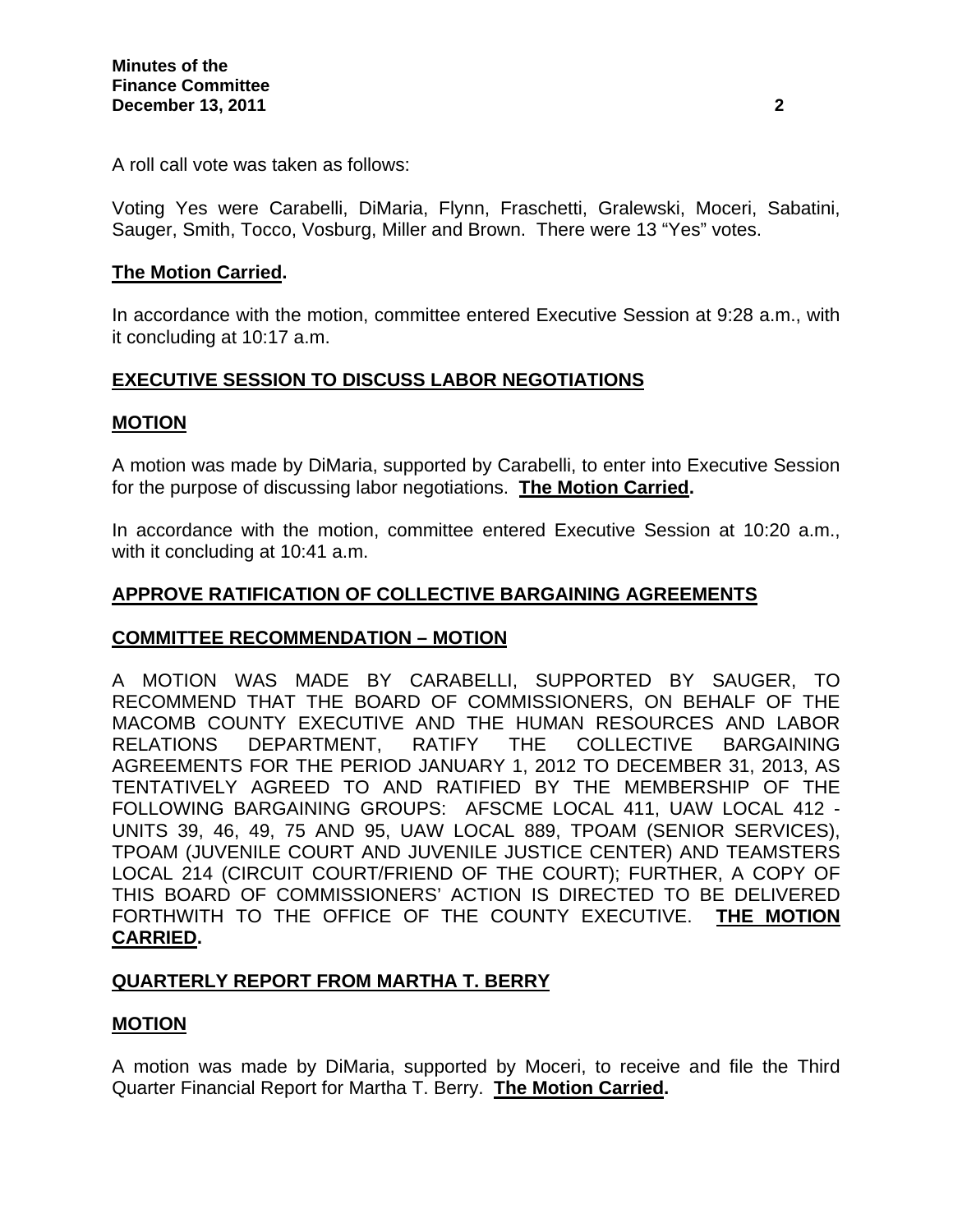## **ADOPT ORDINANCE (#9) FOR 2012 COMPENSATION FOR BOARD OF COMMISSIONERS**

## **COMMITTEE RECOMMENDATION – MOTION**

A MOTION WAS MADE BY MOCERI, SUPPORTED BY FRASCHETTI, TO RECOMMEND THAT THE BOARD OF COMMISSIONERS ADOPT AN ORDINANCE (#9) ENTITLED 2012 COMPENSATION ORDINANCE FOR THE BOARD OF COMMISSIONERS; FURTHER, A COPY OF THIS BOARD OF COMMISSIONERS' ACTION IS DIRECTED TO BE DELIVERED FORTHWITH TO THE OFFICE OF THE COUNTY EXECUTIVE. **THE MOTION CARRIED.** 

# **RECOMMENDATION FROM 11-29-11 AUDIT COMMITTEE MEETING: APPROVE PLANTE & MORAN AS AUDITOR TO PERFORM DEPARTMENT OF ROADS 2011 AUDIT**

### **COMMITTEE RECOMMENDATION – MOTION**

A MOTION WAS MADE BY CARABELLI, SUPPORTED BY FRASCHETTI, TO RECOMMEND THAT THE BOARD OF COMMISSIONERS APPROVE PLANTE & MORAN AS THE AUDITOR TO PERFORM THE DEPARTMENT OF ROADS 2011 AUDIT FOR YEAR ENDING 09-30-11, AS PER CORRESPONDENCE FROM PLANTE & MORAN DATED JULY 15, 2011, SUBJECT TO APPROVAL OF THE OFFICE OF COUNTY EXECUTIVE; FURTHER, A COPY OF THIS BOARD OF COMMISSIONERS' ACTION IS DIRECTED TO BE DELIVERED FORTHWITH TO THE OFFICE OF THE COUNTY EXECUTIVE.

The following commissioner spoke: Fraschetti.

Chair Brown requested a copy of last year's audit.

Chair Brown called for a vote on the motion and **THE MOTION CARRIED.** 

### **RECOMMENDATIONS FROM 12-5-11 JUSTICE & PUBLIC SAFETY COMMITTEE MEETING**

#### **Adopt 2012 COMET Budget/Sheriff's Office**

#### **COMMITTEE RECOMMENDATION – MOTION**

A MOTION WAS MADE BY FRASCHETTI, SUPPORTED BY SAUGER, TO RECOMMEND THAT THE BOARD OF COMMISSIONERS ADOPT THE 2012 COMET (COUNTY OF MACOMB ENFORCEMENT TEAM) BUDGET AS RECOMMENDED BY THE COMET BOARD OF DIRECTORS AT THEIR MEETING ON OCTOBER 26, 2011 AT NO COST TO THE COUNTY; FURTHER, A COPY OF THIS BOARD OF COMMISSIONERS' ACTION IS DIRECTED TO BE DELIVERED FORTHWITH TO THE OFFICE OF THE COUNTY EXECUTIVE. **THE MOTION CARRIED.**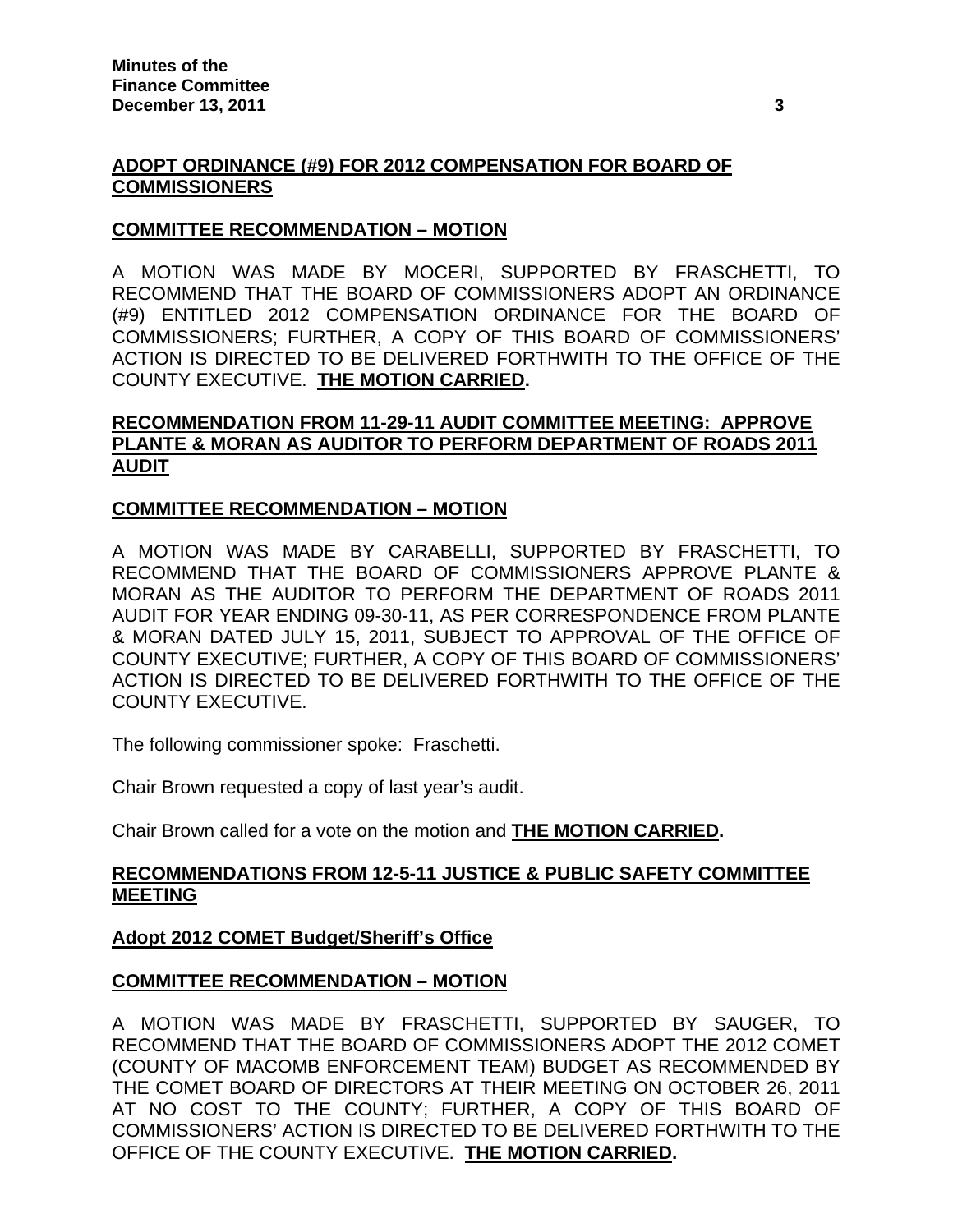# **Approve Purchase of Ipads for Clerk/Register of Deeds**

A revised resolution sheet was provided with the agenda, which indicated that the funds would be carried forward in 2012 if the order was not complete by 12-31-11.

### **COMMITTEE RECOMMENDATION – MOTION**

A MOTION WAS MADE BY SMITH, SUPPORTED BY SAUGER, TO RECOMMEND THAT THE BOARD OF COMMISSIONERS APPROVE THE PURCHASE OF 10 IPADS AND CASES BY THE CLERK/REGISTER OF DEEDS TO BE USED FOR AN IN-COURT CHECK-IN MODULE AT A COST NOT TO EXCEED \$4,756.10; FUNDS ARE AVAILABLE IN THE JURY ROOM ACCOUNT #10116601-97002, WITH TRANSFER OF \$4,756.10 FROM THIS ACCOUNT INTO CLERK'S ACCOUNT #10121501 FOR PAYMENT OF THE IPADS; ALSO, IF THE ORDER IS NOT COMPLETE BY DECEMBER 31, 2011, ALLOW THE FUNDS TO BE CARRIED FORWARD TO COMPLETE THE PURCHASE IN 2012; FURTHER, A COPY OF THIS BOARD OF COMMISSIONERS' ACTION IS DIRECTED TO BE DELIVERED FORTHWITH TO THE OFFICE OF THE COUNTY EXECUTIVE. **THE MOTION CARRIED.** 

## **Approve Budget Adjustment/Register of Deeds Special Projects Account**

## **COMMITTEE RECOMMENDATION – MOTION**

A MOTION WAS MADE BY FRASCHETTI, SUPPORTED BY SMITH, TO RECOMMEND THAT THE BOARD OF COMMISSIONERS APPROVE RESTORING OF THE REGISTER OF DEEDS SPECIAL PROJECTS ACCOUNT #10123601-96600 IN THE AMOUNT OF \$10,000 ANNUALLY; FURTHER, A COPY OF THIS BOARD OF COMMISSIONERS' ACTION IS DIRECTED TO BE DELIVERED FORTHWITH TO THE OFFICE OF THE COUNTY EXECUTIVE. **THE MOTION CARRIED.** 

## **Approve Budget Adjustment/2011-12 Child Care Fund**

## **COMMITTEE RECOMMENDATION – MOTION**

A MOTION WAS MADE BY GRALEWSKI, SUPPORTED BY SAUGER, TO RECOMMEND THAT THE BOARD OF COMMISSIONERS APPROVE AN INCREASE IN BUDGETED EXPENDITURES IN THE 2011/2012 CHILD CARE FUND IN THE AMOUNT OF \$12,363.43 TO ACCOUNT FOR DONATIONS RECEIVED IN PRIOR YEARS EARMARKED FOR ACTIVITIES USED TO REWARD RESIDENTS FOR GOOD BEHAVIOR; FUNDING IS AVAILABLE IN PRIOR YEAR FUND BALANCE; FURTHER, A COPY OF THIS BOARD OF COMMISSIONERS' ACTION IS DIRECTED TO BE DELIVERED FORTHWITH TO THE OFFICE OF THE COUNTY EXECUTIVE. **THE MOTION CARRIED.**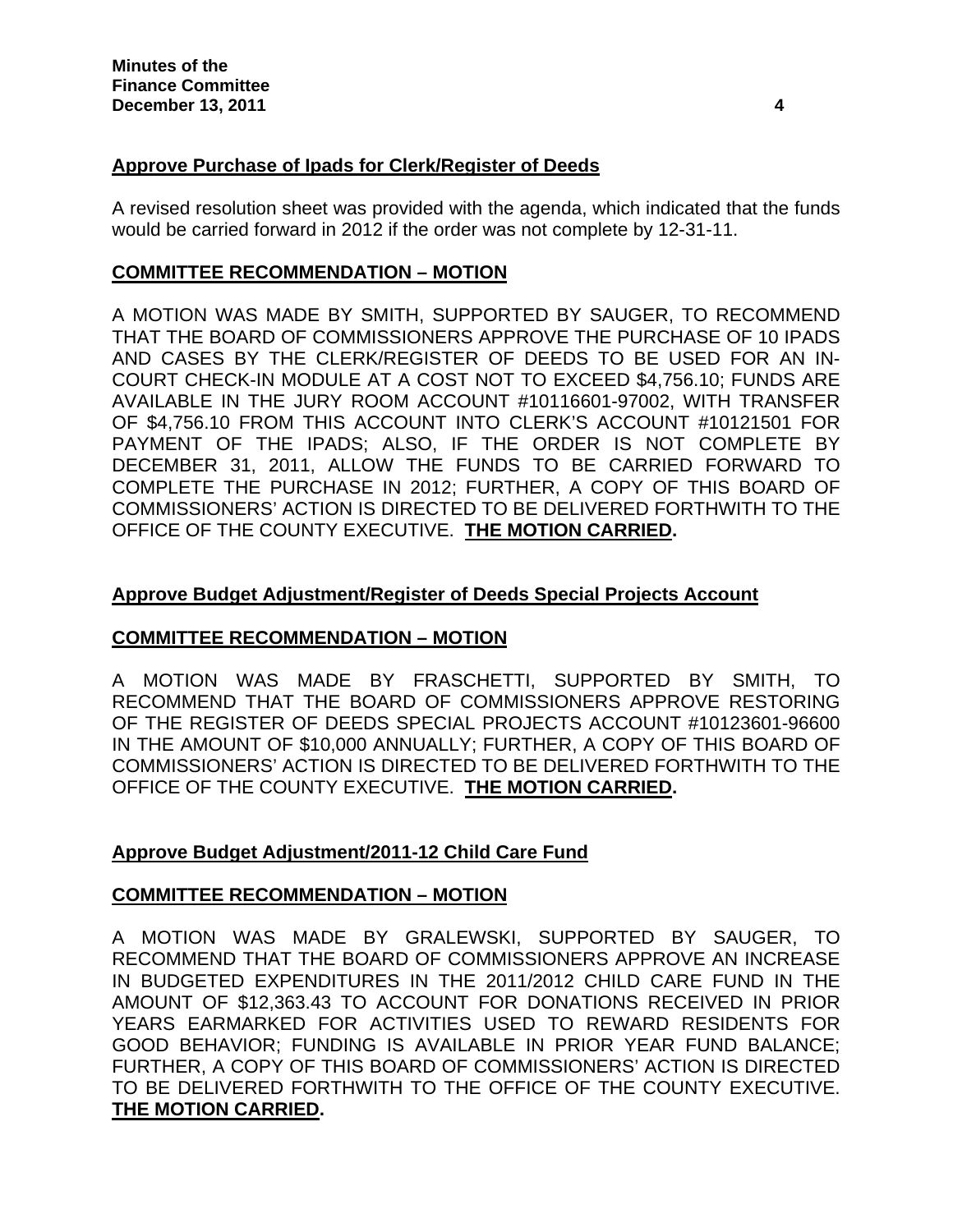# **RECOMMENDATIONS FROM 12-7-11 HEALTH & HUMAN SERVICES COMMITTEE MEETING**

# **Approve Budget Adjustment/2011-12 Health Care Fund**

### **COMMITTEE RECOMMENDATION – MOTION**

A MOTION WAS MADE BY SMITH, SUPPORTED BY GRALEWSKI, TO RECOMMEND THAT THE BOARD OF COMMISSIONERS APPROVE INCREASES IN BUDGETED REVENUES AND EXPENDITURES IN THE 2011/12 HEALTH GRANT FUND IN THE NET AMOUNT OF \$152,233 TO ACCOUNT FOR DIFFERENCES BETWEEN THE FINAL AMOUNTS AWARDED AND THE AMOUNTS INCLUDED IN THE 2011/12 BUDGET APPROVED BY THE BOARD OF COMMISSIONERS IN SEPTEMBER 2011; FURTHER, A COPY OF THIS BOARD OF COMMISSIONERS' ACTION IS DIRECTED TO BE DELIVERED FORTHWITH TO THE OFFICE OF THE COUNTY EXECUTIVE.

Commissioner Moceri stated that at the Health and Human Services Committee meeting, a request was made for additional information from the Executive's Office to determine whether these were long standing grants or approved this year, but that has not been provided.

Mr. Deldin indicated that the information was provided to his office by Mr. Gold and he would make sure the Board receives it.

Chair Brown said this item will be referred to the next meeting so that the information can be provided in writing. There were no objections.

## **Approve Budget Adjustment/2011-12 Community Services Fund**

#### **COMMITTEE RECOMMENDATION – MOTION**

A MOTION WAS MADE BY FRASCHETTI, SUPPORTED BY SAUGER, TO RECOMMEND THAT THE BOARD OF COMMISSIONERS APPROVE INCREASES IN BUDGETED REVENUES AND EXPENDITURES IN THE 2011/2012 COMMUNITY SERVICES FUND IN THE AMOUNT OF \$78,635 TO ACCOUNT FOR DIFFERENCES BETWEEN THE CURRENT AMOUNTS AWARDED AND THE AMOUNTS INCLUDED IN THE 2011/2012 BUDGET APPROVED BY THE BOARD OF COMMISSIONERS IN SEPTEMBER 2011; FURTHER, A COPY OF THIS BOARD OF COMMISSIONERS' ACTION IS DIRECTED TO BE DELIVERED FORTHWITH TO THE OFFICE OF THE COUNTY EXECUTIVE. **THE MOTION CARRIED.**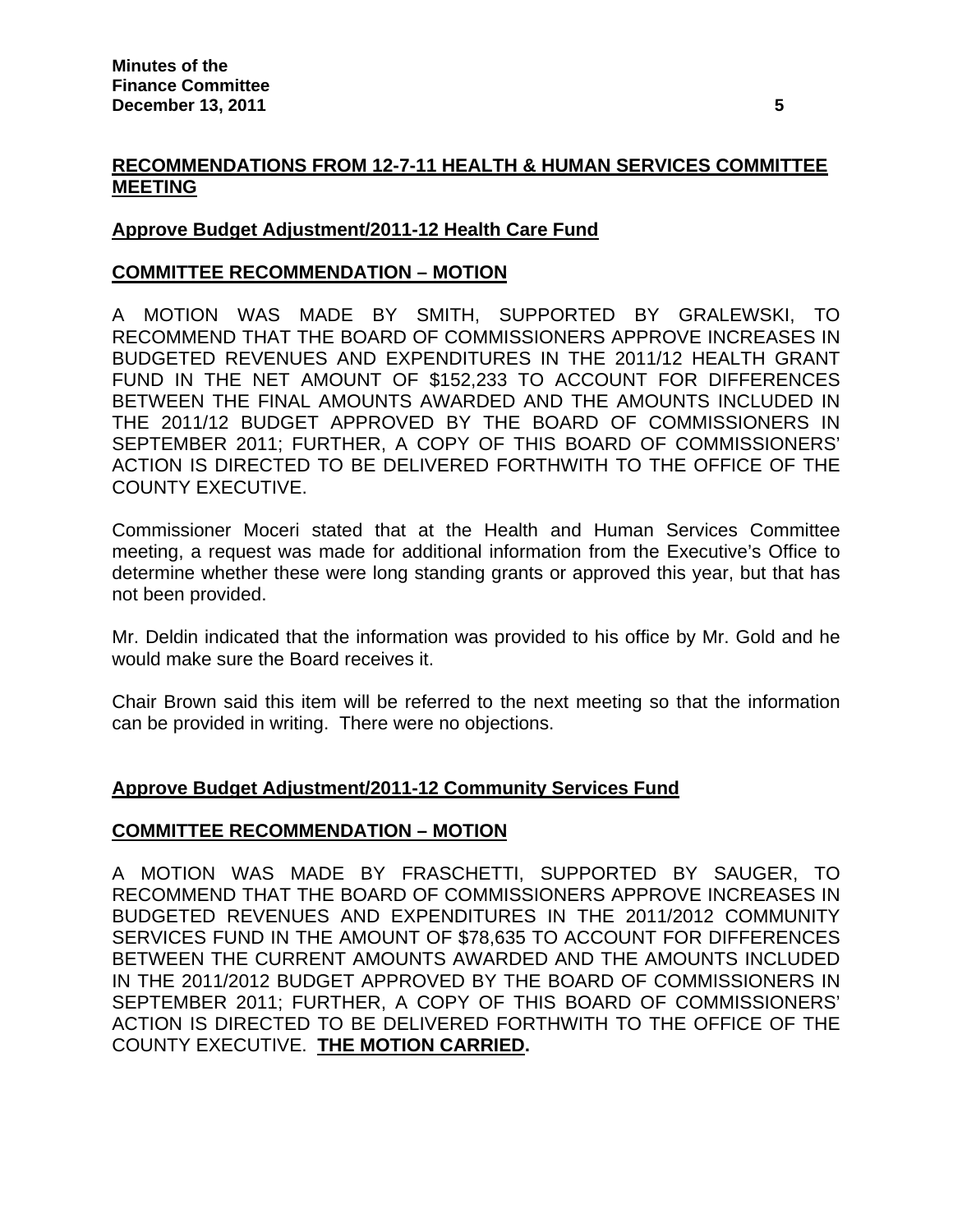## **APPROVE 2011 EQUALIZATION STUDY**

## **COMMITTEE RECOMMENDATION – MOTION**

A MOTION WAS MADE BY FRASCHETTI, SUPPORTED BY SABATINI, TO RECOMMEND THAT THE BOARD OF COMMISSIONERS APPROVE THE 2011 EQUALIZATION STUDY; FURTHER, A COPY OF THIS BOARD OF COMMISSIONERS' ACTION IS DIRECTED TO BE DELIVERED FORTHWITH TO THE OFFICE OF THE COUNTY EXECUTIVE.

The following commissioner spoke: Fraschetti.

Chair Brown called for a vote on the motion and **THE MOTION CARRIED.** 

### **ADOPT RESOLUTION FOR THE REFUNDING OF MACOMB COUNTY BUILDING AUTHORITY BONDS SERIES 2004 AND 2004A**

Mr. Axe, Bond Counsel, gave an overview and indicated that a net savings of \$400,000 is anticipated.

The following commissioners spoke: Carabelli and Fraschetti.

## **COMMITTEE RECOMMENDATION – MOTION**

A MOTION WAS MADE BY CARABELLI, SUPPORTED BY SABATINI, TO RECOMMEND THAT THE BOARD OF COMMISSIONERS ADOPT A RESOLUTION AUTHORIZING REFUNDING OF THE MACOMB COUNTY BUILDING AUTHORITY BONDS, SERIES 2004 AND SERIES 2004A AND APPROVING THE UNDERTAKING TO PROVIDE CONTINUING DISCLOSURE; FURTHER, A COPY OF THIS BOARD OF COMMISSIONERS' ACTION IS DIRECTED TO BE DELIVERED FORTHWITH TO THE OFFICE OF THE COUNTY EXECUTIVE. **THE MOTION CARRIED.** 

## **UPDATE ON ENERGY EFFICIENCY & CONSERVATION BLOCK GRANT DOLLARS**

Jerry Santoro, Planning and Economic Development Department, and Jeremy McCallion, AKT Peerless Environmental and Energy Services, provided an overview of the grant, how it was used and the cost savings achieved. It was indicated that the energy upgrades resulted in an energy savings of approximately \$84,000.

The following commissioners spoke: Brown and Moceri.

Commissioner Carabelli stated that when the grant was first accepted, it was decided that the savings achieved were to be designated in a revolving account for future upgrades. Pete Provenzano said that could be done going forward.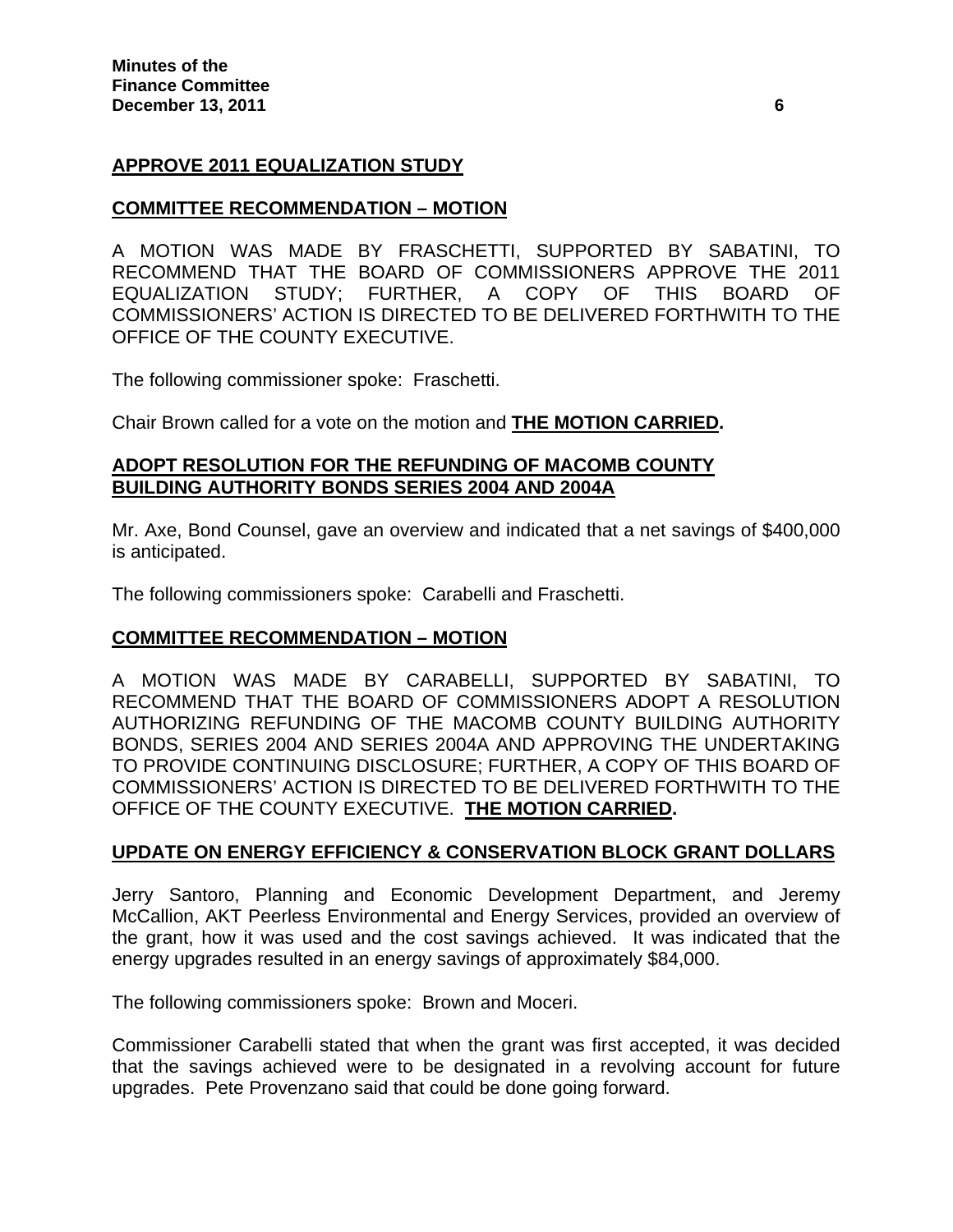### **MOTION**

A motion was made by Carabelli, supported by Miller, to receive and file the update provided on the Energy Efficiency and Conservation Block Grant Dollars. **The Motion Carried.** 

## **ADOPT ORDINANCE (#8) RE: COMPREHENSIVE BUDGET FOR THE GENERAL, SPECIAL REVENUE AND ENTERPRISE FUNDS FOR FISCAL YEAR ENDING 12-31-12**

#### **COMMITTEE RECOMMENDATION – MOTION**

A MOTION WAS MADE BY SMITH, SUPPORTED BY GRALEWSKI, TO RECOMMEND THAT THE BOARD OF COMMISSIONERS ADOPT AN ORDINANCE (#8) REGARDING THE MACOMB COUNTY BUDGET FOR THE GENERAL, SPECIAL REVENUE AND ENTERPRISE FUNDS FOR FISCAL YEAR ENDING DECEMBER 31, 2012; FURTHER, A COPY OF THIS BOARD OF COMMISSIONERS' ACTION IS DIRECTED TO BE DELIVERED FORTHWITH TO THE OFFICE OF THE COUNTY EXECUTIVE.

### **AMENDMENT**

A MOTION WAS MADE BY DiMARIA, SUPPORTED BY SAUGER, THAT THE PRESCRIPTION RESOURCE NETWORK PROGRAM REMAIN IN-HOUSE.

The following commissioners spoke: DiMaria, Moceri, Vosburg, Smith, Flynn and Sauger.

Commissioner DiMaria offered a friendly amendment: TO INSTRUCT STAFF TO SEEK OUTSIDE GRANTS TO COVER THE COST OF THE PROGRAM, WITH THE DIFFERENCE TO COME FROM THE GENERAL FUND.That was accepted by the supporter.

The following commissioner spoke: Moceri.

A ROLL CALL VOTE WAS TAKEN ON THE AMENDMENT AS FOLLOWS:

VOTING YES WERE DiMARIA, FLYNN, FRASCHETTI, GRALEWSKI, MOCERI, SABATINI, SAUGER, SMITH, TOCCO AND MILLER. THERE WERE 10 "YES" VOTES.

VOTING NO WERE CARABELLI, VOSBURG AND BROWN. THERE WERE 3 "NO" VOTES.

#### **THE MOTION CARRIED.**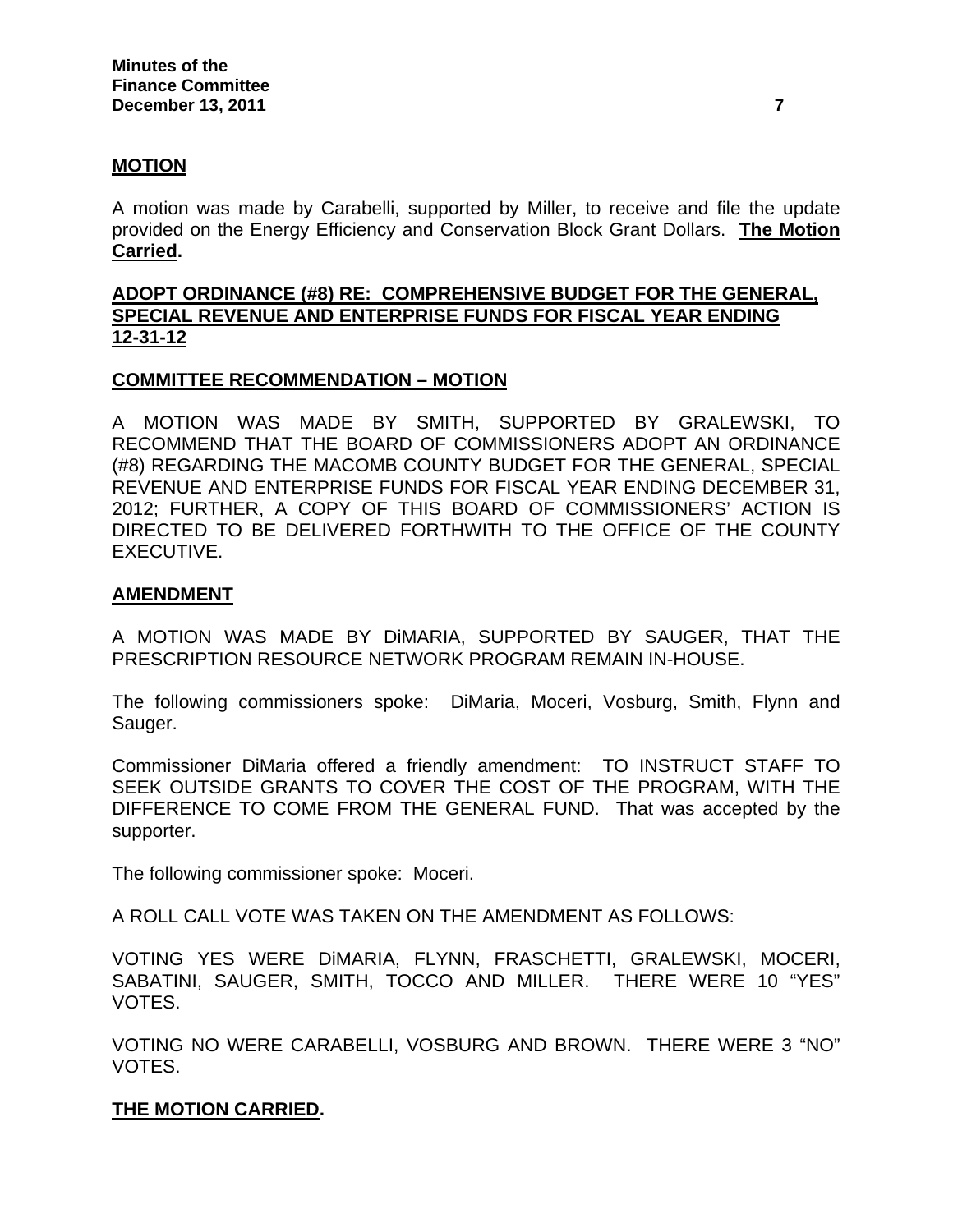### **AMENDMENT**

A MOTION WAS MADE BY FLYNN, SUPPORTED BY MILLER, TO SUBSTITUTE THE PERSONNEL LINE ITEM IN EACH DEPARTMENT WITH A LIST OF POSITIONS AND ASSOCIATED PAY.

The following commissioners spoke: Flynn, DiMaria, Brown, Smith, Fraschetti and Miller.

Chair Brown called for a vote on the amendment and **THE MOTION WAS DEFEATED.** 

### **AMENDMENT**

A MOTION WAS MADE BY FLYNN, SUPPORTED BY MILLER, THAT THE DOCUMENT TITLED "POSITION SCHEDULE BY DEPARTMENT BY TYPE FOR FUNDS WITH FISCAL YEAR ENDING DECEMBER 31, 2012" BE AN ADDENDUM TO THE BUDGET AND POSTED ON THE WEB. **THE MOTION CARRIED.** 

#### **AMENDMENT**

A MOTION WAS MADE BY FLYNN, SUPPORTED BY TOCCO, THAT THE BUDGET LINE ITEM FOR THE LOBBYIST BE \$36,000 FOR THE OFFICE OF THE COUNTY EXECUTIVE AND \$36,000 FOR THE BOARD OF COMMISSIONERS.

The following commissioners spoke: Carabelli and Vosburg.

Chair Brown called for a vote on the amendment and **THE MOTION CARRIED.** 

Further discussion ensued with the following commissioners asking questions: Moceri, Carabelli, Flynn, Brown, Miller and Vosburg.

A ROLL CALL VOTE WAS TAKEN ON THE MOTION, AS AMENDED, AS FOLLOWS:

VOTING YES WERE DiMARIA, FRASCHETTI, GRALEWSKI, SABATINI, SAUGER, SMITH AND BROWN. THERE WERE 7 "YES" VOTES.

VOTING NO WERE CARABELLI, FLYNN, MOCERI, TOCCO, VOSBURG AND MILLER. THERE WERE 6 "NO" VOTES.

## **THE MOTION CARRIED.**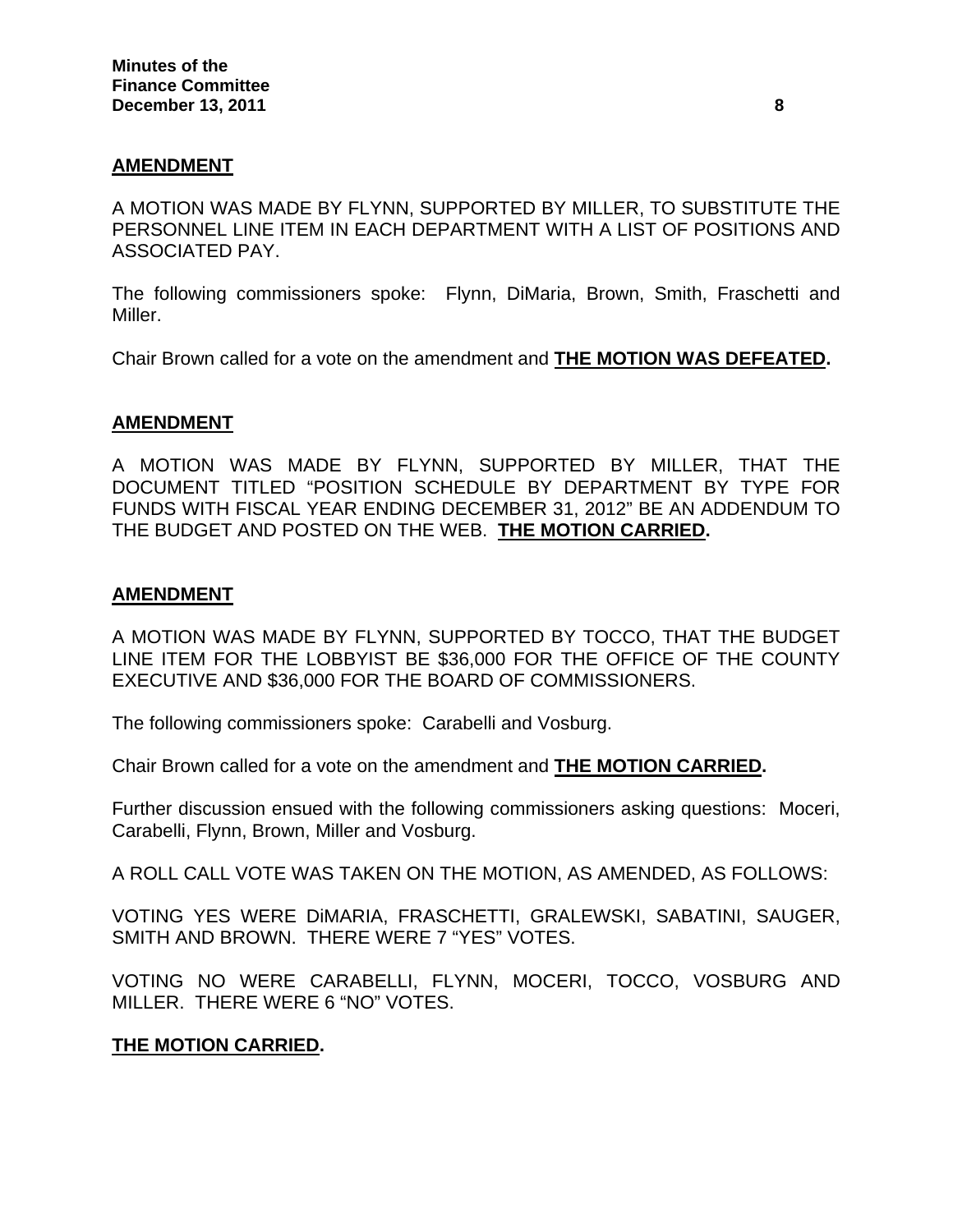### **REPORT ON TRANSITION FUNDS FOR COUNTY EXECUTIVE (REFERRED FROM 12-6-11 BOARD OPERATIONS COMMITTEE MEETING)**

#### **MOTION**

A motion was made by Fraschetti, supported by Sauger, to receive and file the report provided on the transition funds for the County Executive. **The Motion Carried.** 

### **REPORT ON CAPITAL IMPROVEMENTS PROJECT BUDGET**

### **COMMITTEE RECOMMENDATION – MOTION**

A MOTION WAS MADE BY VOSBURG, SUPPORTED BY SAUGER, TO RECOMMEND THAT THE BOARD OF COMMISSIONERS APPROVE THE FIVE-YEAR CAPITAL PLAN FOR THE YEARS 2012 THROUGH 2016 AS SUBMITTED BY THE OFFICE OF COUNTY EXECUTIVE PER SECTION 8.6.2 OF THE COUNTY CHARTER; FURTHER, A COPY OF THIS BOARD OF COMMISSIONERS' ACTION IS DIRECTED TO BE DELIVERED FORTHWITH TO THE OFFICE OF THE COUNTY EXECUTIVE.

The following commissioners spoke: Fraschetti, Miller, Carabelli, Moceri and Flynn.

Chair Brown called for a vote on the motion and **THE MOTION CARRIED.** 

## **APPOINTMENT OF LAW FIRM**

#### **MOTION**

A motion was made by Vosburg, supported by Sauger, to concur in the appointment of the law firm of Garan Lucow Miller, PC to represent the County defendants in the litigation entitled Raymond E. Langley, Jr., vs. Hackel, Wickersham, Vosburg and Mesch, which is pending in Federal District Court. **The Motion Carried.** 

#### **ADOPTION OF PROCLAMATIONS**

#### **COMMITTEE RECOMMENDATION – MOTION**

A MOTION WAS MADE BY FLYNN, SUPPORTED BY SAUGER, TO RECOMMEND THAT THE BOARD OF COMMISSIONERS ADOPT THE FOLLOWING PROCLAMATIONS:

COMMENDING JEREMY DUBY FOR HIS COMMUNITY SERVICE **(OFFERED BY VOSBURG)**;

HONORING BOB LANTZY ON HIS RETIREMENT FROM EISENHOWER HIGH SCHOOL **(OFFERED BY CARABELLI)** AND